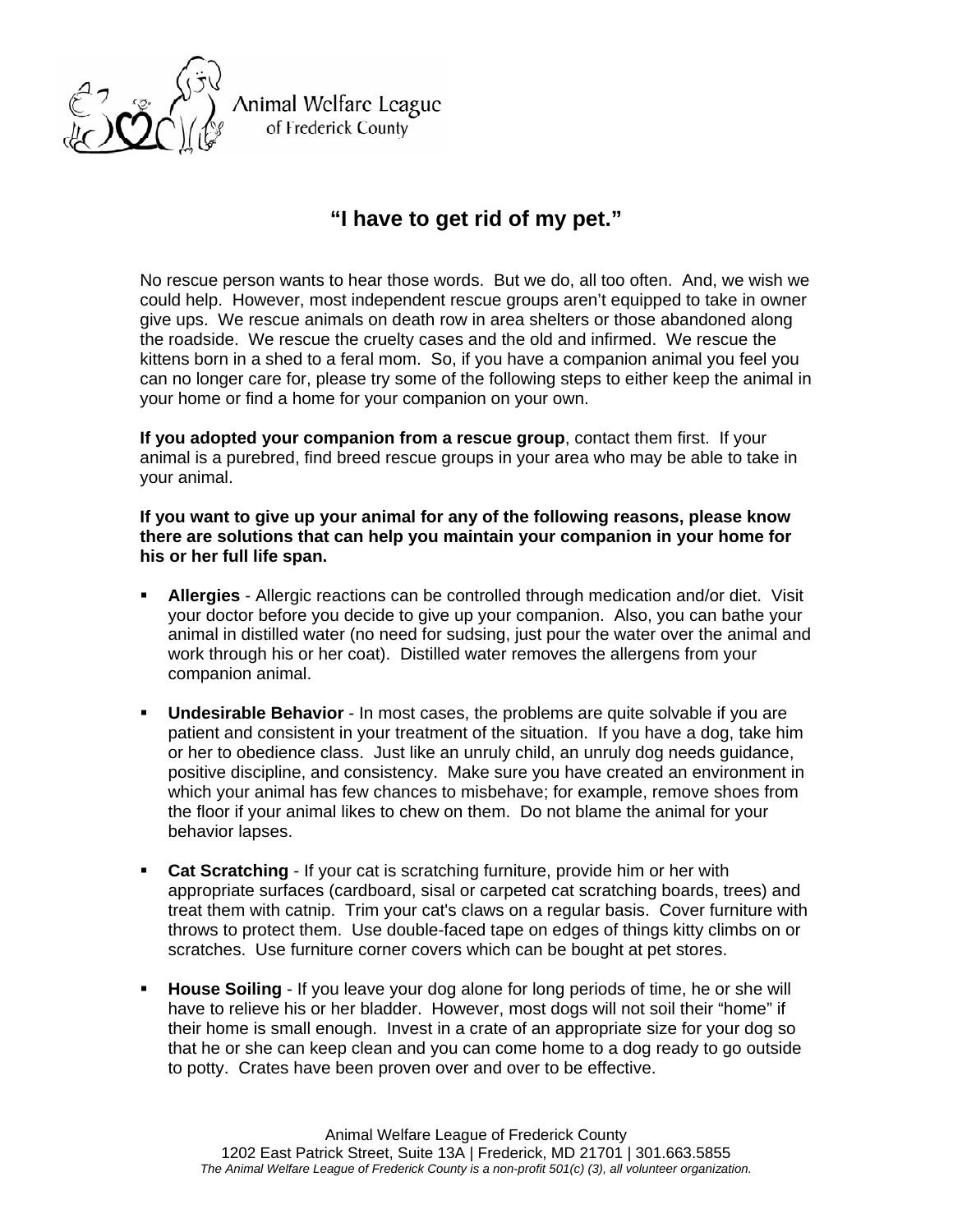

Animal Welfare League of Frederick County

- **Cat Not Using Litter Box**  If your cat isn't using the litter box, you might ask yourself these questions: How often do I clean out the box? Is the box in a high traffic area? Do I have enough litter boxes for the number of cats in the house (have one more box than the total number of cats). Have I changed brands of litter? All of these might cause litter box accidents. If there have been no household changes to trigger this behavior, a trip to the vet is in order. Your cat may have feline lower urinary tract disease (cystitis) and needs treatment immediately. Do not delay; your cat could die if he or she has this disease and is not treated. Never smack an animal for making a mistake. Never push his or her nose in the mess.
- **Aggressive Behavior** While you may need obedience training and professional assistance to help you handle this issue, you might start by asking yourself some basic questions, such as: Does someone in your home rough-house with the animal, play tug-of-war, or yell at the animal? Is there loud boisterous yelling going on in your home between the humans? If children are in the household, are they poking, teasing, or tormenting the animal? Maybe your animal's behavior is a reflection of the behaviors of your household. If so, you need to change those behaviors immediately. Then, you must spend quality time playing with your animal in a gentle manner.
- **Moving** If you are planning a move, make sure you take enough time to investigate ways to transport your animal, whether the move is across town or across the country. Your companion animal is part of your family and not a disposable entity that can be left behind with a few empty cardboard boxes. And, just a note, if you do in fact abandon your animal when you move, you can, depending on the jurisdiction, be charged with animal cruelty.

If none of the above helps, here are some suggestions to help you find a new home for your companion. But remember, for the same reason you are getting rid of your companion, others may do the same to him or her in the future. You must carefully screen any new home if you want to be as responsible toward your companion as you can at this time in his or her life.

- Make sure all vet work has been done on the animal to make him or her more adoptable. Neuter or spay your animal and make sure he or she is up-to-date on shots.
- Take photos of your animal and create an attractive flyer that includes the name, breed, age, sex, vet work, best qualities, type of home best suited to the animal, and any other items of interest about him or her. Post these flyers where you think responsible people will look—animal hospitals/vets, pet stores, community centers, bulletin boards, adult education facilities, your workplace.
- Screen callers. Try to find someone who truly cares. Make them understand the time commitment involved in caring for your companion. Look for someone who wants an